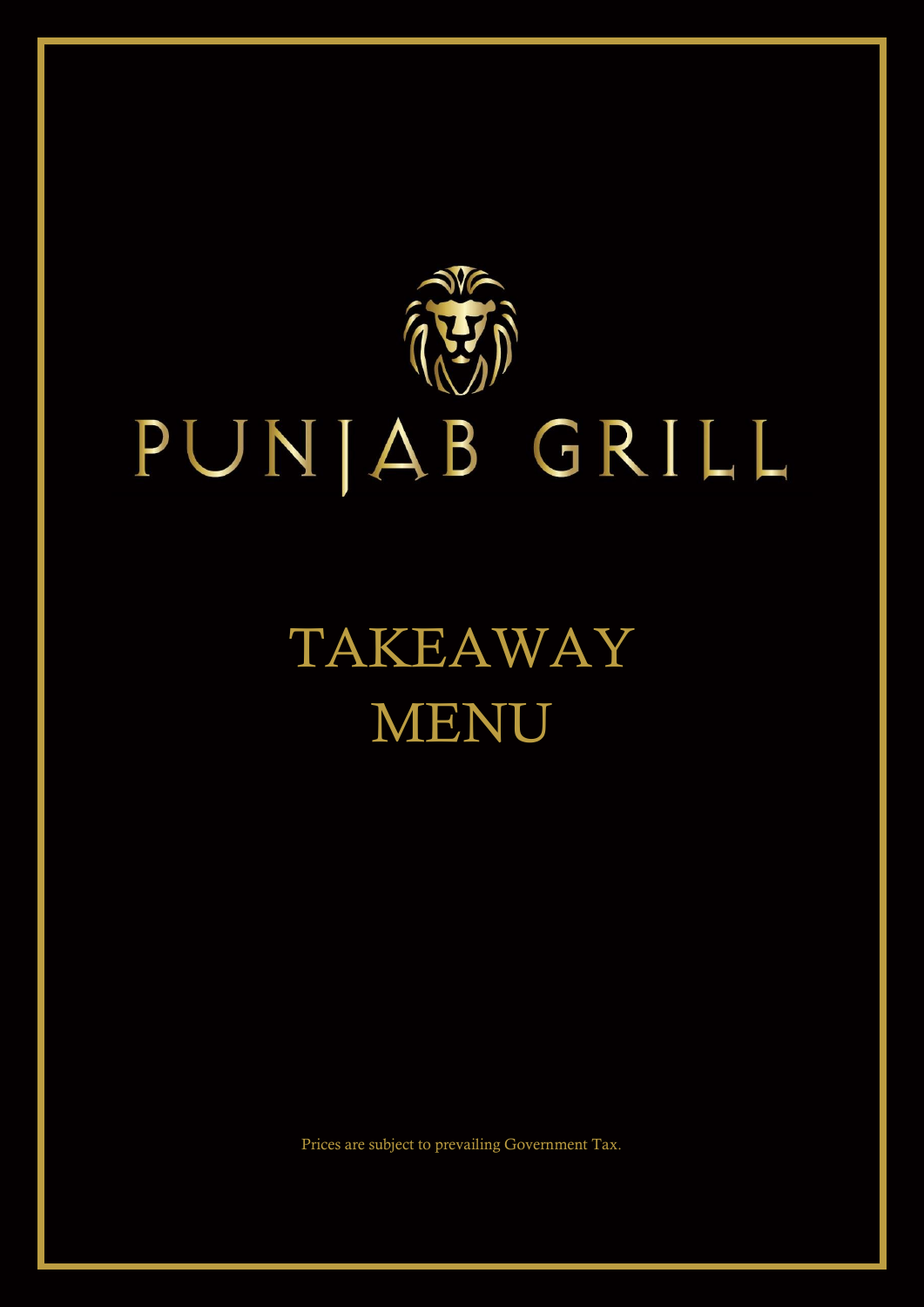# BENTO BOX

#### CLASSIC

*Available on weekdays only*

# VEG - \$22 (LUNCH) / \$34 (DINNER)

Veg curry of the day with rice / daal & naan

## NON-VEG - \$28 (LUNCH) / \$42 (DINNER)

Chicken curry of the day with rice / daal & naan

EXTRAVAGANSA *Available on weekends only*

## VEG - \$28 (LUNCH) / \$42 (DINNER)

2pc veg kebabs of the day with Veg biryani rice / daal & raita

# NON-VEG - \$34 (LUNCH) / \$48 (DINNER)

2pc non-veg kebabs of the day with chicken biryani rice / daal & raita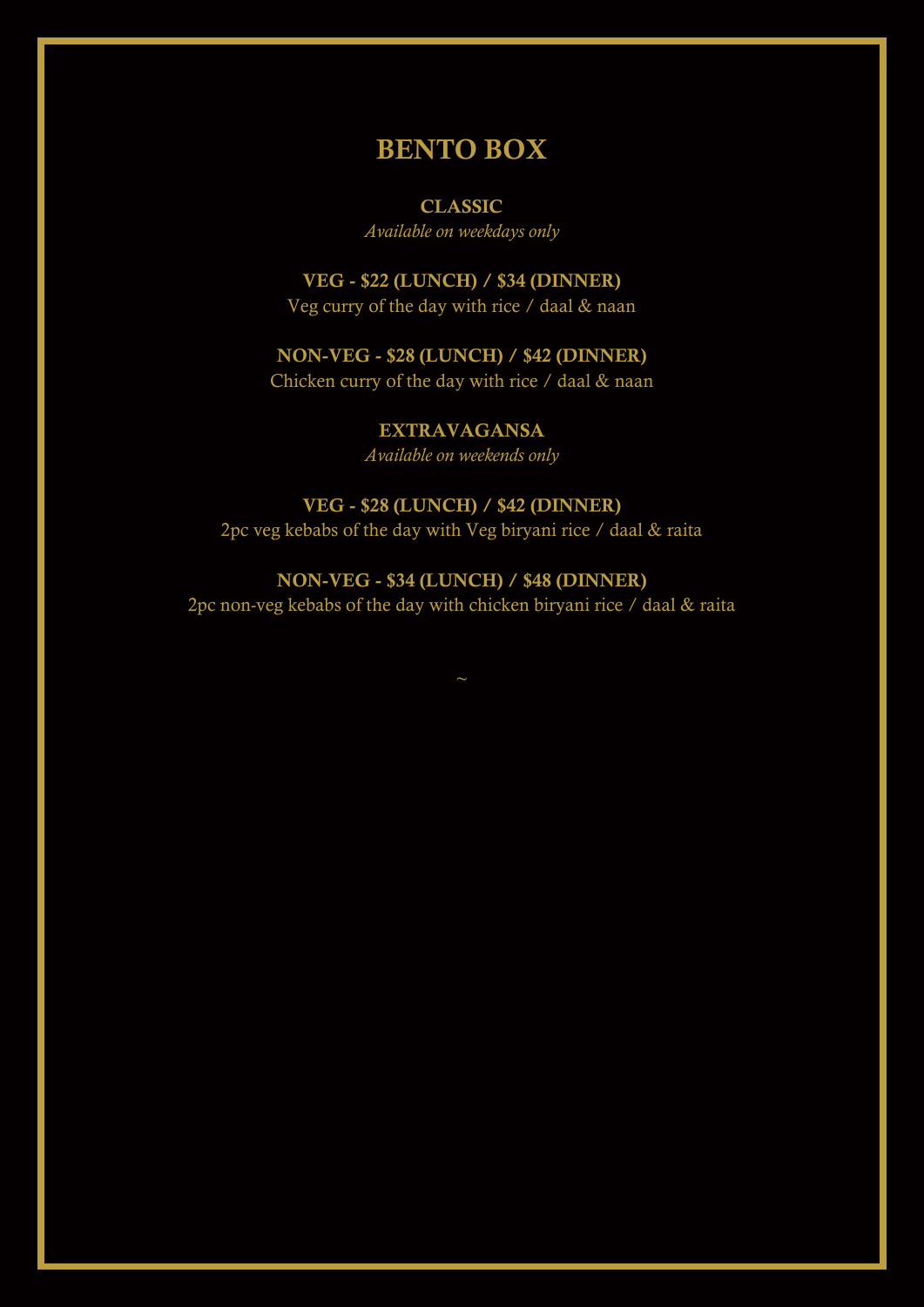# PEHLEPEHL APERITIE

BLUEBERRIES LASSI - \$14 Fresh blueberry flavoured yoghurt shake

## SHIKANJI - \$14

Traditional Punjabi lemonade served sour, sweet, salt 'n' peppered

#### JALJEERA - \$14

A tangy spicy aperitif flown down the ages with a hint of lemon and green chilies, flavoured with fresh mint

#### CHICKEN ALMOND SHORBA - \$25

Velvety chicken soup

#### BROCCOLI & LENTILS SHORBA - \$22

Broccoli and lentils puree, tempered with wild garlic & royal cumin, served with crispy gram flour pearl

# CHAT BAZAAR

#### METHI PAPDI CHAAT - \$22

Fenugreek flavoured whole meal crispy served with masala potato, garbanzo beans & pomegranate and chutney, three ways

#### PUNJABI SAMOSA - \$22

Triangle pastry puff filled with potato & green peas, fresh coriander, deep fried till light golden colour

#### OLD DELHI GOLGAPPA - \$22

Whole wheat shell served with tangy tamarind and spicy coriander water

#### FRESH GARDEN GREEN SALAD - \$18

Slice of cucumber, carrot, tomato, onion, green chili & lemon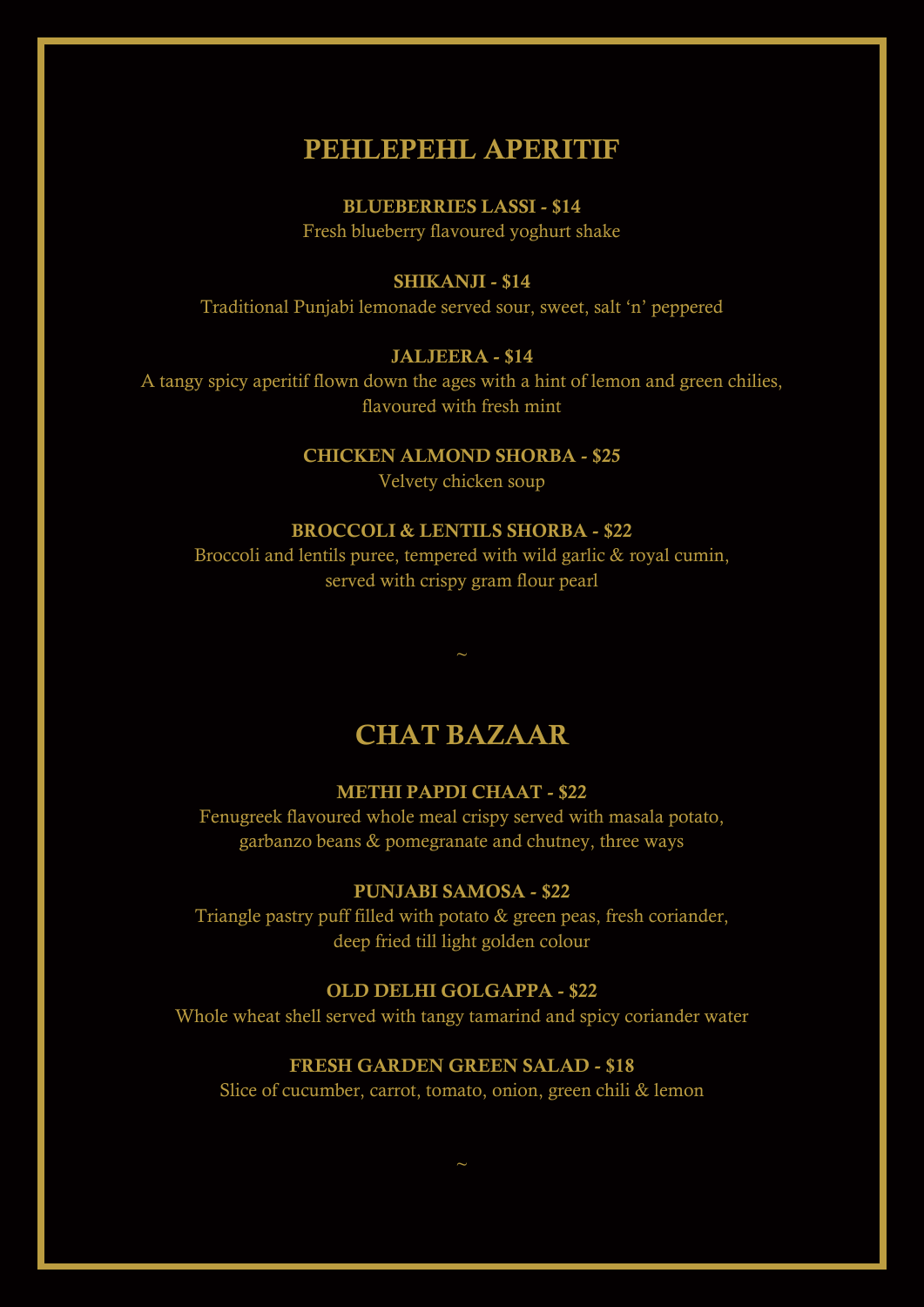# VEG BARBEQUE KEBAB

#### ACHARI OLIVES PANEER TIKKA - \$34

Kalamata olives marinated with cottage cheese, grilled in the tandoor for perfection

## DAHI KI KEBAB - \$22

An exquisite kebab of yoghurt cheese blended cardamom and coriander, fried till light golden colour

## NIZAMI SUBZ SHAI SHAMI KEBAB - \$34

Exotic vegetable minced kebab, deep fried till light golden colour

## TANDOOR BROCCOLI - \$34

Bouquets of broccoli in almond marinade, char grilled in tandoor

#### TANDOORI MUSHROOM - \$32

Bottom of mushroom, grilled in clay oven

## VEG PLATTER - \$52

2pc paneer, 2pc veg shammi kebab, 2pc dahi kebab, 2pc broccoli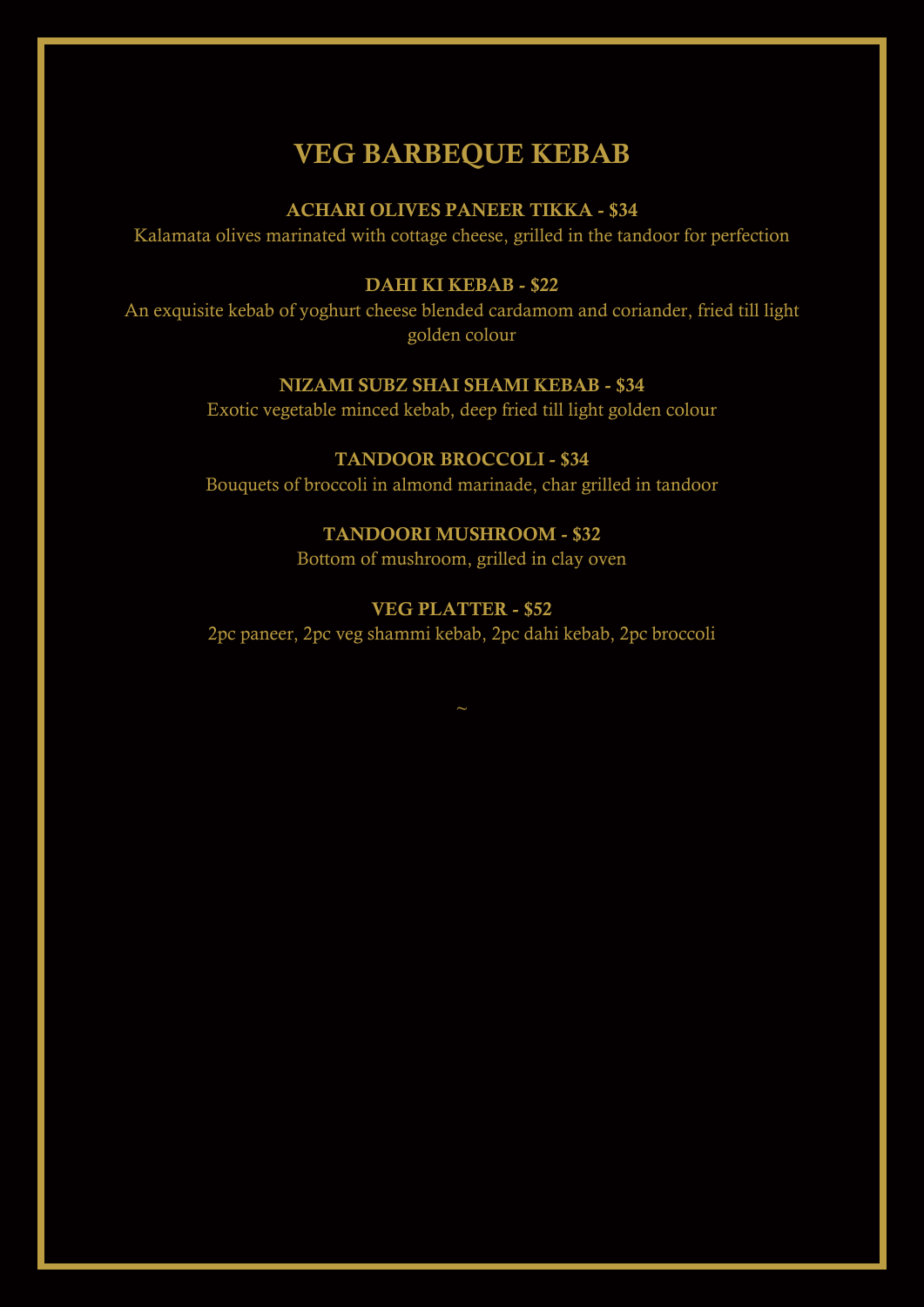# NON-VEG BARBEQUE CLASSICAL INDIAN

#### MURGH CHICKEN TIKKA - \$34

Boneless chicken infused with Indian spices & herbs, grilled in Tandoor

## TANDOORI GARMMAGARMMA PRAWN - \$58

Plump tiger prawn freshly marinated in a citric blend of lemon juice, ajwain, grilled golden in the tandoor

#### TULSI & SARSOWALE BARRAMUNDI FISH TIKKA - \$48

Barramundi fish freshly marinated in basil, paste & kasundi mustard flavour, glazed in the tandoor

## AJWAIN FISH TIKKA - \$32

Fresh fillet of fish marinated in ginger, garlic, carray way seeds, grilled in the clay oven

#### LAMB ROGN JUS SHEEKH KEBA - \$44

The traditional sheekh of lamb minced kebab, glazed with Kashmiri rogan jus

#### TANDOORI LAMB CHOPS - \$52

Australian lamb chop marinated with cloves, black cardamom, kasoormethi and grilled in tandoor, glazed with sweet  $&$  sour sauce

#### MURG MALAI CHICKEN TIKKA - \$34

Morels of chicken, overnight blend in cashew & cheese marinade, grilled in tandoor

#### NON-VEG PLATTER - \$68

4pc chicken, 2pc fish, 2pc lamb sheekh kebab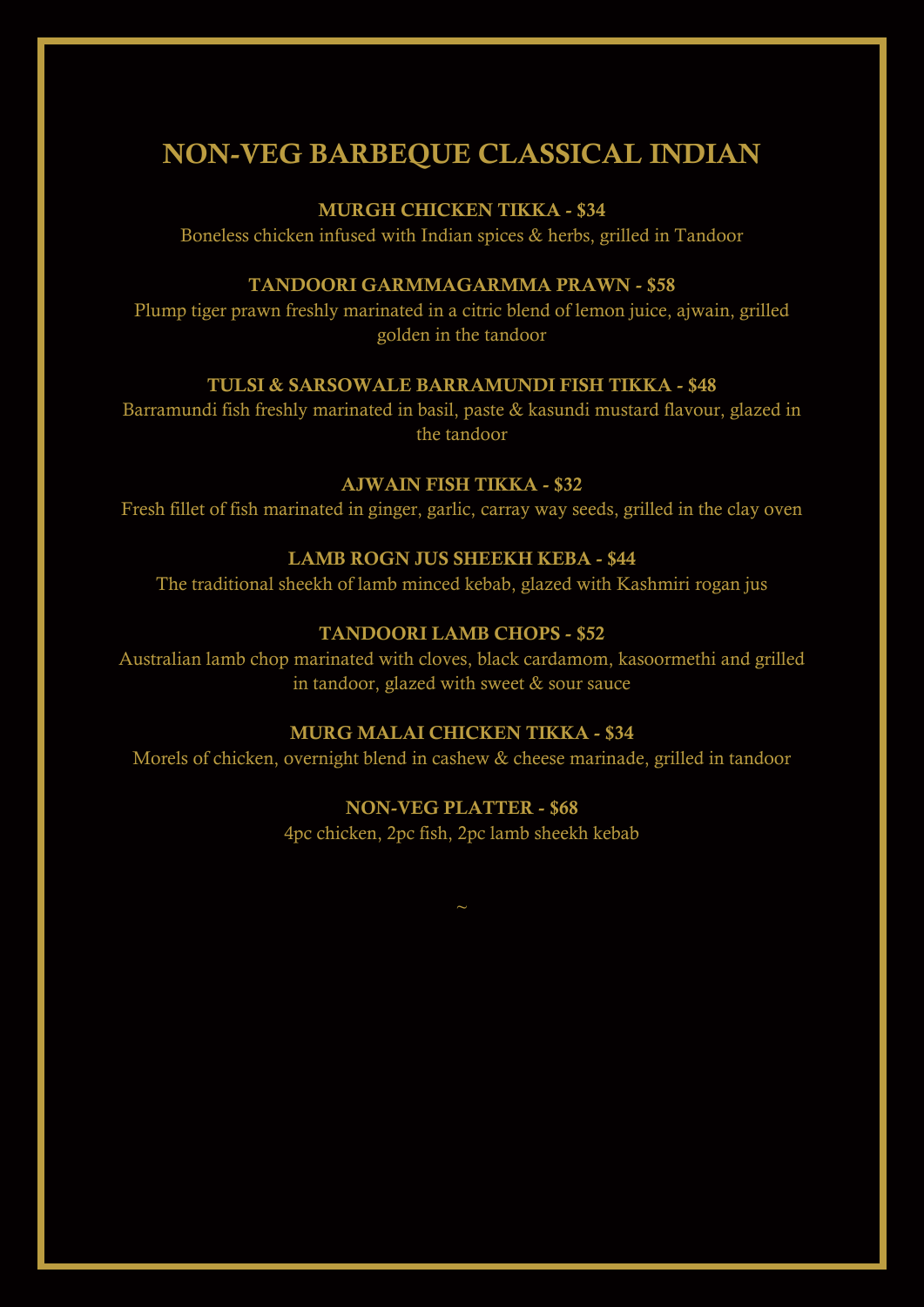# VEG CURRY

#### PALAK PANEER - \$36

Paneer simmered in a rich & creamy spinach paste

## PANEER TIKKA LABABDAR - \$36

Cubes of paneer cottage cheese in thick cheese gravy of tomato & onion

#### TAVA MUSHROOM & ASPARAGUS - \$38

Tava grilled green asparagus & buttom mushroom tempered with royal cumin and Indian herbs

#### PANEER MAKHNAI - \$34

Cubes of cottage cheese simmered in tomato & cashew smooth gravy

#### PIND WALE CHOLEY - \$34

Chick peas made with a spicy mélange of pomegranate seeds, ajwain and kasoori, flavoured with rock salt

#### SARSO KA SAAG - \$38

Evergreen mustard leaf delicacy. Cooked in earthenware pots, with radish, relish leaves, spinach bathua, ginger, gram flour and a dash of mustard oil, served with home churned white butter

#### ALOO GOBI DHANIA MASALA - \$34

Cauliflower & potato cooked in onion tomato masala spiked with crushed coriander seeds

#### REGIONAL DAL TADKA - \$26

Combination of lentils served with a choice of regional tadka, burnt garlic, brown onion, asafetida, tomato, onion and garnished with fresh coriander

#### PUNJAB GRILL DAL MAKHNAI - \$34

Delicacy of whole urad simmered overnight with a trace of mustard oil finished with tomato puree and cream, tempered with clarified butter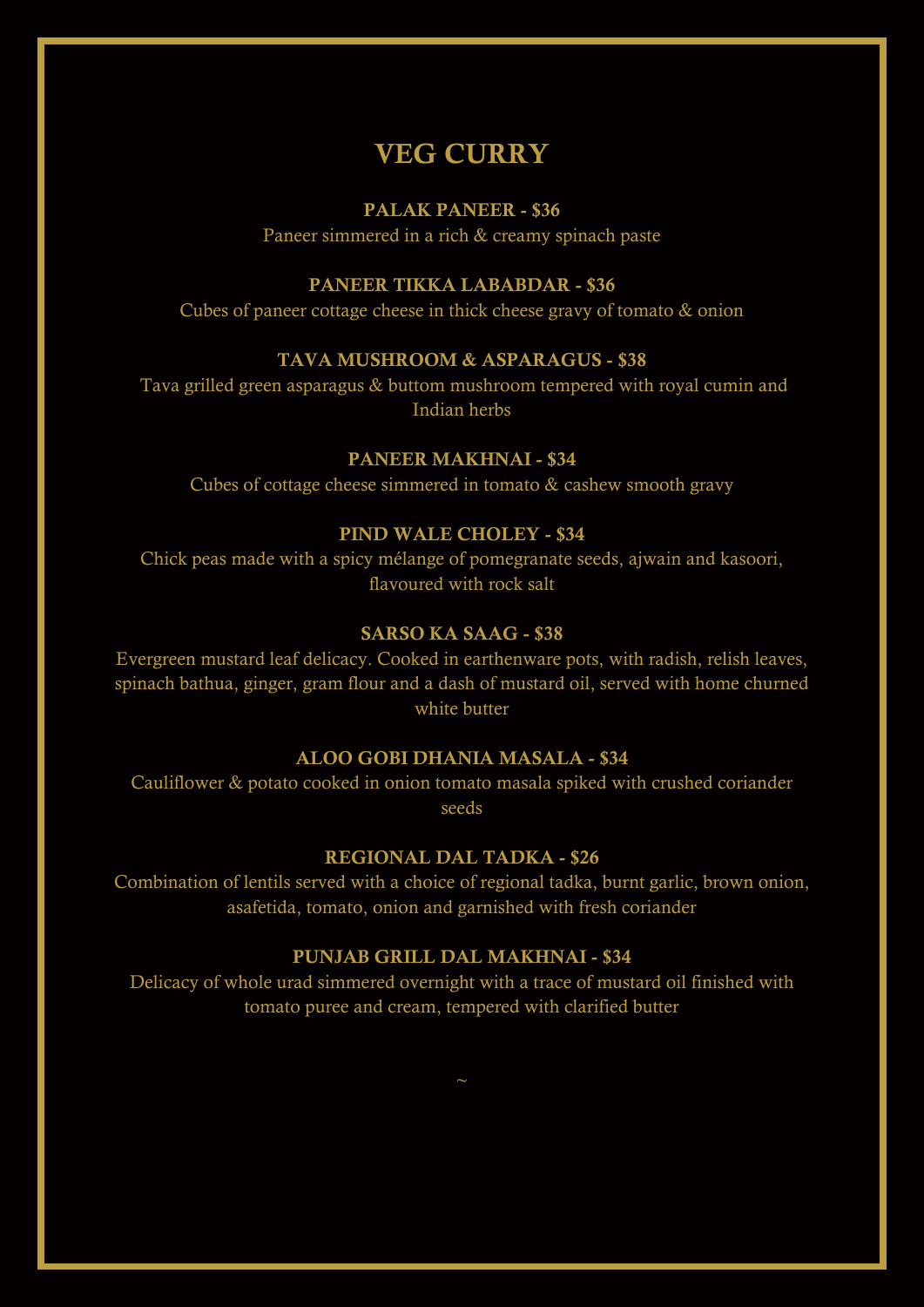# NON-VEG CURRY

#### MURGH TIKKA MASALA - \$46

Grilled tikka of boneless chicken simmered in satin smooth cashew gravy

## NALLI GHOST - \$60

Lamb shank cooked with brown onion yogurt and whole spices

#### KASHMIRI LAMB ROGAN JOSH - \$48

Kashmiri delicacy. Shoulder of lamb cooked the old fashioned way, over extremely low heat, infused whole red chilli paste and finished with yoghurt

#### COASTAL PRAWN CURRY - \$48

Tiger prawn cooked in hand pound dry spices, finished in creamy coconut gravy

#### PUNJAB GRILL BUTTER CHICKEN - \$46

Tandoor grilled bones chicken tikka simmered in satin, smooth tomato gravy rich in cashew and made piquant with dried fenugreek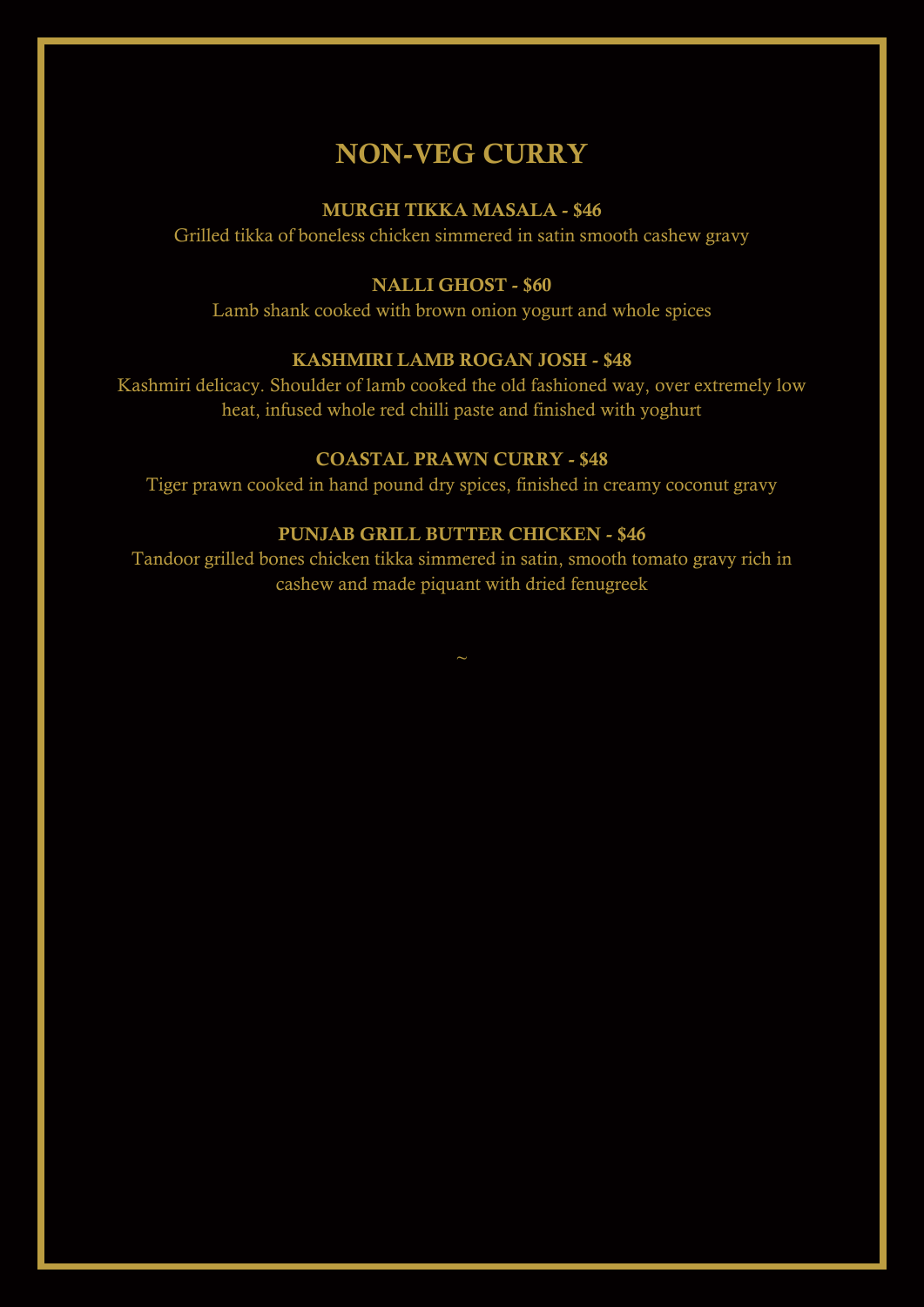# PUNJAB GRILL BRIYANI HOUSE / SIDES

#### DUM KI BIRYANI (CHICKEN / LAMB / PRAWN) - \$46 / \$48 / \$50

The pluperfect delicacy of choicest cuts of meat / chicken / prawn braised with masala made rich with mukta pishti and hint of amber combined with saffron hued basmati rice and cooked under flaky puff pastry

#### PARDA NASHI BRIYANI - \$44

The rare combination of aromatic basmati rice, seasonal vegetables, infused with saffron & cooked on dum

#### STEAMED RICE - \$12

## RAITA / SIDES

Roasted Papad - \$12 Mix Veg Raita - \$12 Boondi Raita - \$12 Onion, Lemon, Green Chilli - \$6

# BREADS

## GARLIC NAAN / BUTTER NAAN - \$10

#### ALOO KULCHA / MASALA PANEER KULCHA - \$14

#### PUDINA PARATHA / PLAIN PARATHA /AJWAIN PARATHA - \$14

TANDOORI ROTI - \$8